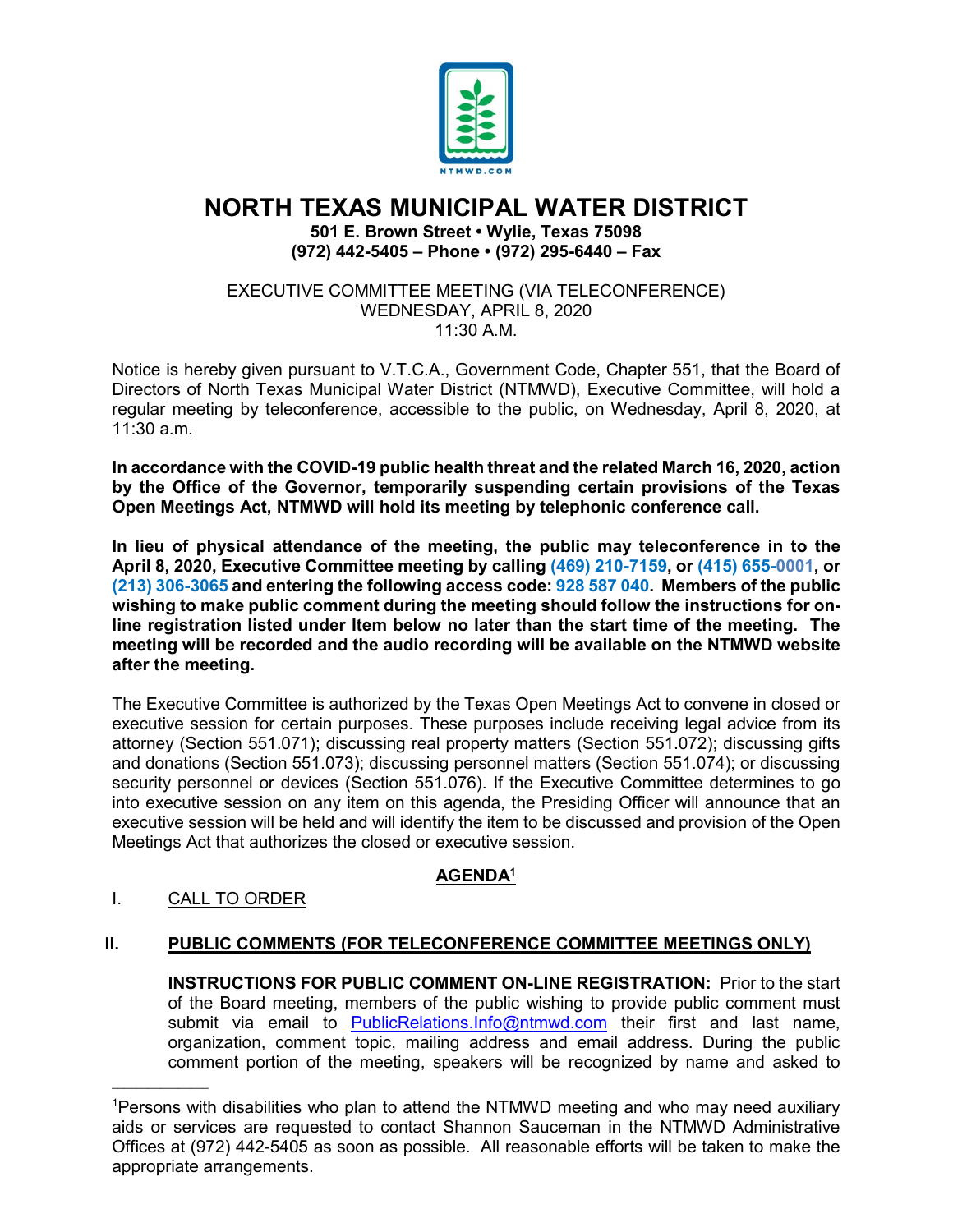provide their comments. The time limit is five (5) minutes per speaker, not to exceed a total of thirty (30) minutes for all speakers. The Board may not discuss these items, but may respond with factual or policy information. Public comment is provided for committee meetings held by teleconference during the COVID-19 health threat to confirm the opportunity for two-way communication with the public during the meeting.

- III. ACTION ITEMS
	- A. Consider approval of minutes of Executive Committee meeting March 11, 2020
	- B. Discuss and possible action on Board Members requested potential future agenda items

#### IV. DISCUSSION ITEMS

- A. Chairman/Executive Director's Status Report concerning legislation and regulatory matters, budgets, current projects and ongoing programs of the District including the Regional Water System, Regional Wastewater System, Regional Solid Waste System, Watershed Protection, and Water Conservation
- B. Agendas for April 2020 Board meeting and Committee meetings
	- 1. Regular Board meeting
	- 2. Finance/Audit Committee meeting
	- 3. Water Committee meeting
	- 4. Wastewater Committee meeting
- C. Operations and Maintenance update
	- 1. Water System update
	- 2. Wastewater System update
	- 3. Solid Waste System update
	- 4. Maintenance update
- D. Administrative Services update
	- 1. Finance/Budget update
	- 2. Personnel update
	- 3. Technology and support update
	- 4. District Policy update
- E. Engineering and Capital Improvement Plan (CIP) update
	- 1. Engineering update
		- a. Update on Bois d'Arc Lake project
			- 1. Construction update
			- 2. Bois d'Arc Lake land acquisition program
	- 2. CIP/Planning update
- F. Legislative update
- G. Discuss status of Member City contract matters including:
	- 1. *Petitions of the Cities of Garland, Mesquite, Plano and Richardson Appealing Wholesale Water Rates Implemented by North Texas Municipal Water District,*